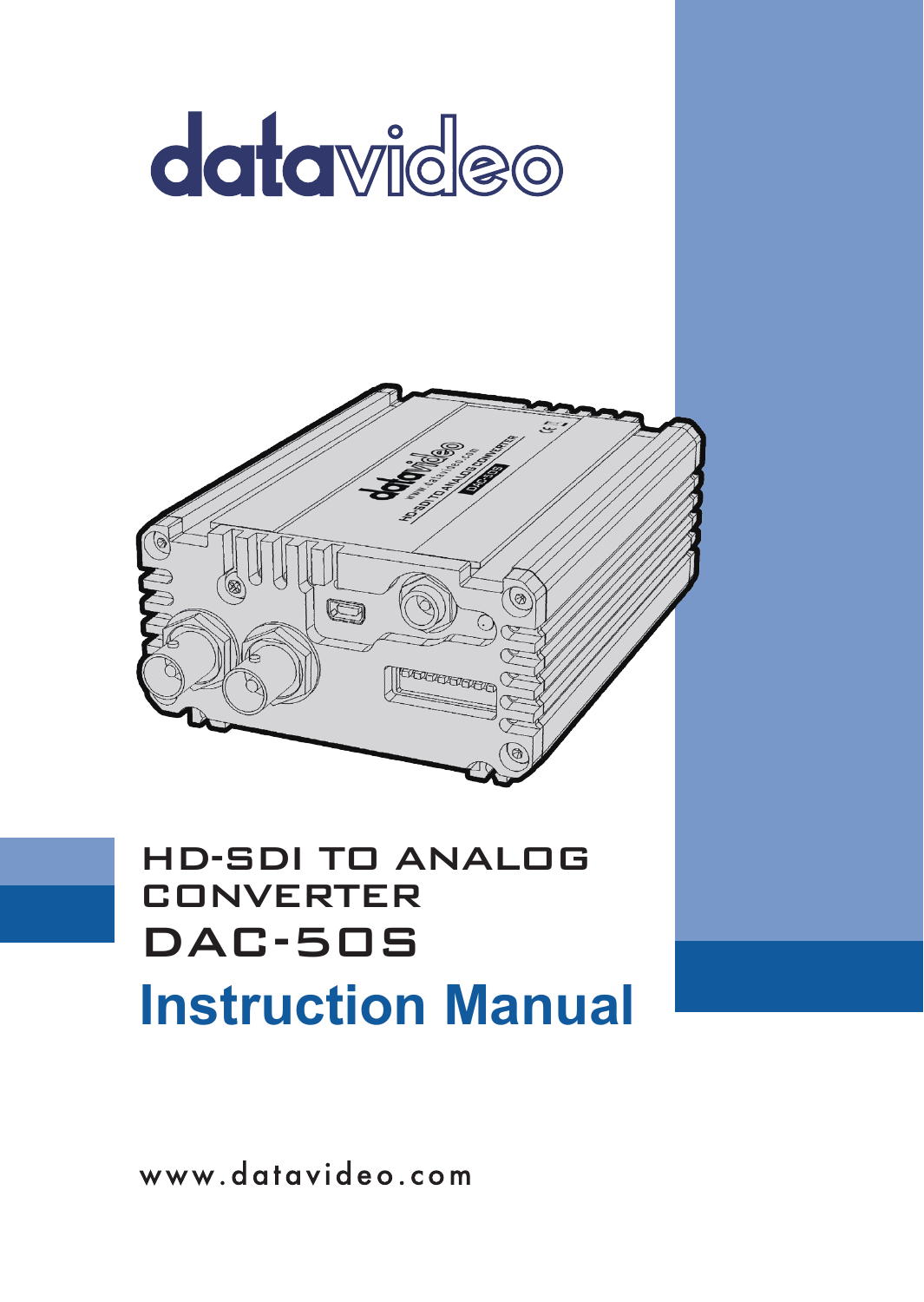# **Table of Contents**

| $1_{-}$      |                              |  |
|--------------|------------------------------|--|
|              |                              |  |
| 2.           |                              |  |
|              |                              |  |
| $\mathbf{3}$ |                              |  |
|              |                              |  |
| 4.           | FREQUENTLY-ASKED QUESTIONS15 |  |
| 5.           |                              |  |
| 6.           |                              |  |
|              |                              |  |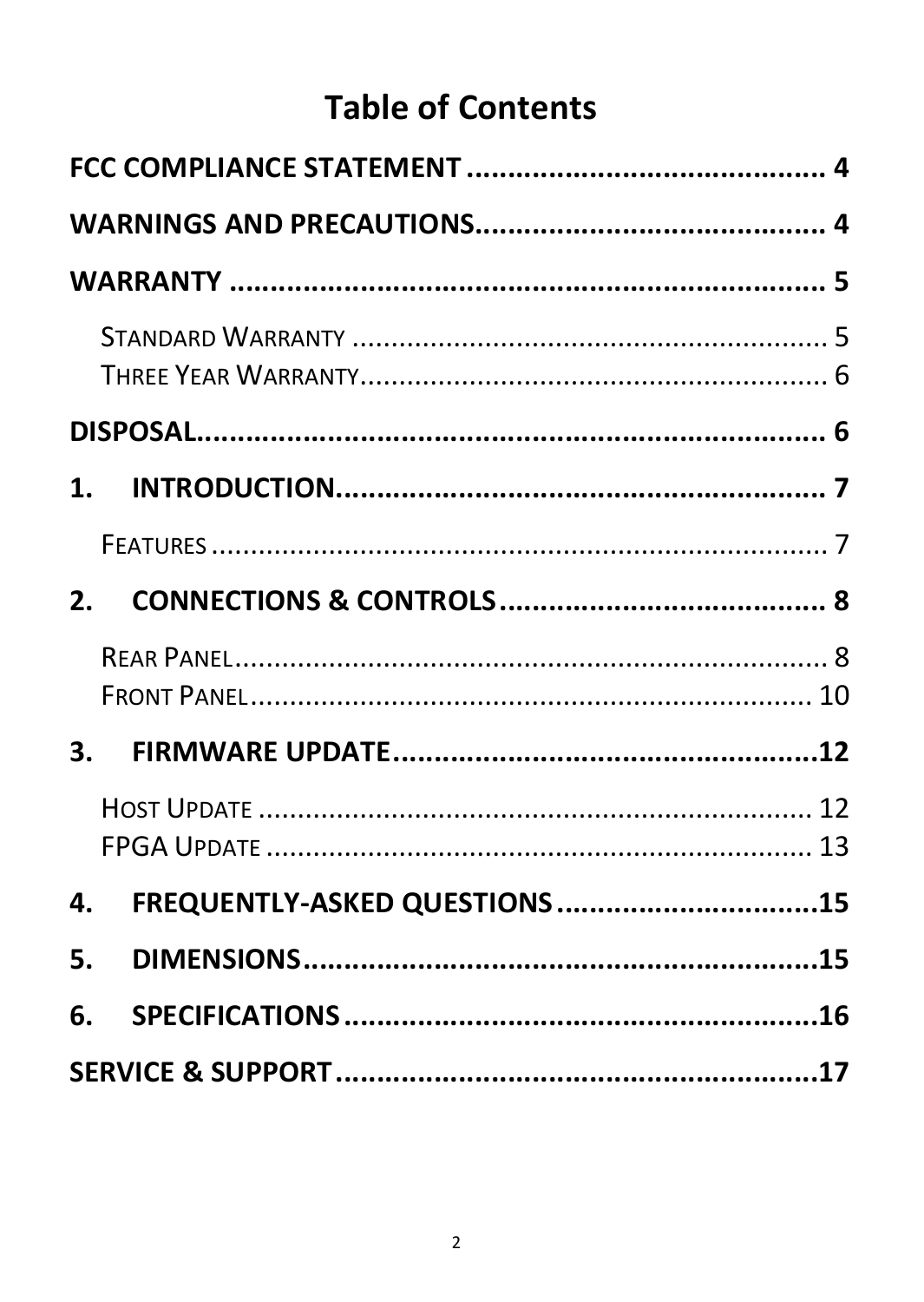#### **Disclaimer of Product and Services**

The information offered in this instruction manual is intended as a guide only. At all times, Datavideo Technologies will try to give correct, complete and suitable information. However, Datavideo Technologies cannot exclude that some information in this manual, from time to time, may not be correct or may be incomplete. This manual may contain typing errors, omissions or incorrect information. Datavideo Technologies always recommend that you double check the information in this document for accuracy before making any purchase decision or using the product. Datavideo Technologies is not responsible for any omissions or errors, or for any subsequent loss or damage caused by using the information contained within this manual. Further advice on the content of this manual or on the product can be obtained by contacting your local Datavideo Office or dealer.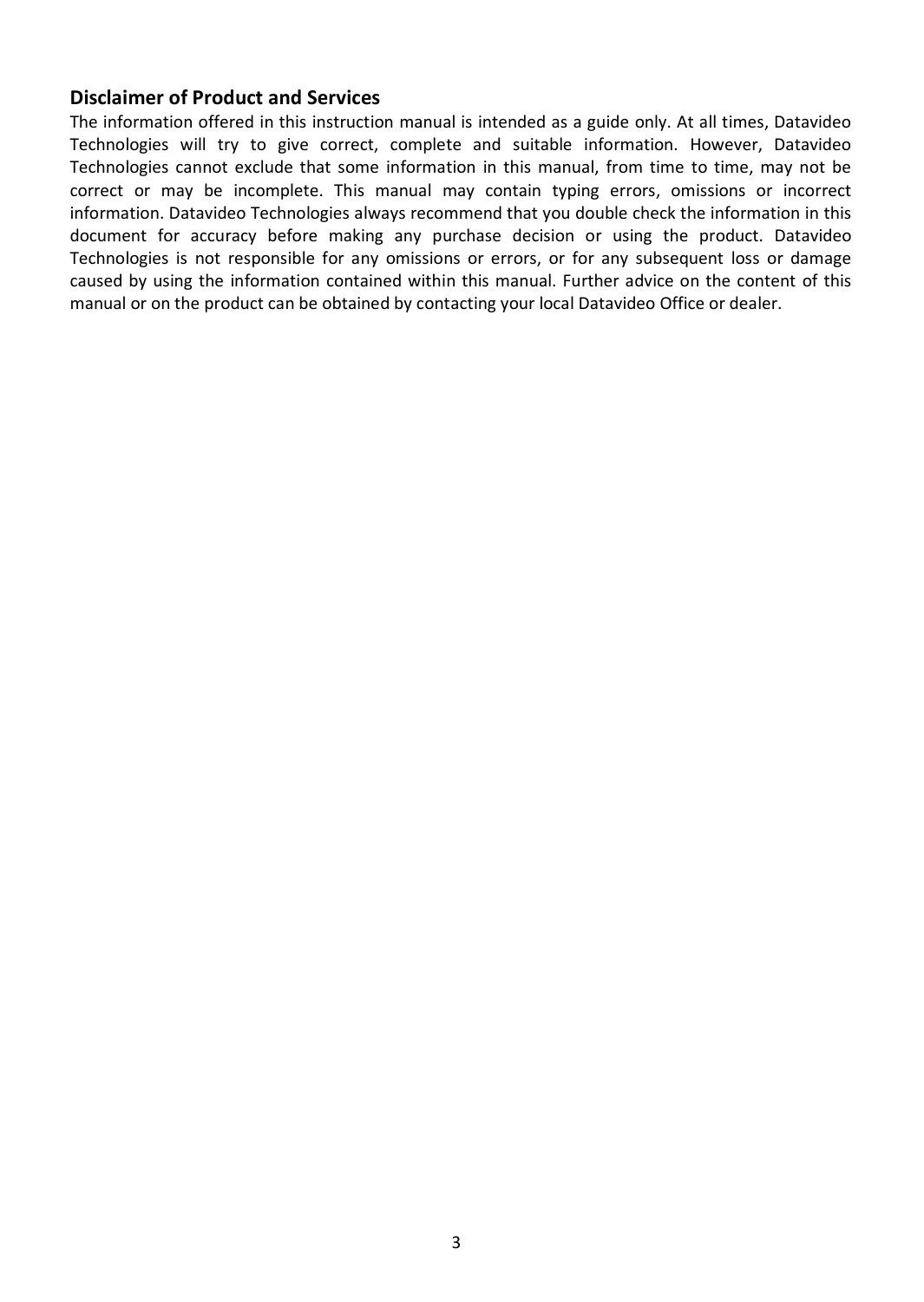### <span id="page-3-0"></span>**FCC Compliance Statement**

This device complies with part 15 of the FCC rules. Operation is subject to the following two conditions:

- (1) This device may not cause harmful interference, and
- (2) This device must accept any interference received, including interference that may cause undesired operation.

#### <span id="page-3-1"></span>**Warnings and Precautions**

- 1. Read all of these warnings and save them for later reference.
- 2. Follow all warnings and instructions marked on this unit.



- 3. Unplug this unit from the wall outlet before cleaning. Do not use liquid or aerosol cleaners. Use a damp cloth for cleaning.
- 4. Do not use this unit in or near water.
- 5. Do not place this unit on an unstable cart, stand, or table. The unit may fall, causing serious damage.
- 6. Slots and openings on the cabinet top, back, and bottom are provided for ventilation. To ensure safe and reliable operation of this unit, and to protect it from overheating, do not block or cover these openings. Do not place this unit on a bed, sofa, rug, or similar surface, as the ventilation openings on the bottom of the cabinet will be blocked. This unit should never be placed near or over a heat register or radiator. This unit should not be placed in a built-in installation unless proper ventilation is provided.
- 7. This product should only be operated from the type of power source indicated on the marking label of the AC adapter. If you are not sure of the type of power available, consult your Datavideo dealer or your local power company.
- 8. Do not allow anything to rest on the power cord. Do not locate this unit where the power cord will be walked on, rolled over, or otherwise stressed.
- 9. If an extension cord must be used with this unit, make sure that the total of the ampere ratings on the products plugged into the extension cord do not exceed the extension cord's rating.
- 10. Make sure that the total amperes of all the units that are plugged into a single wall outlet do not exceed 15 amperes.
- 11. Never push objects of any kind into this unit through the cabinet ventilation slots, as they may touch dangerous voltage points or short out parts that could result in risk of fire or electric shock. Never spill liquid of any kind onto or into this unit.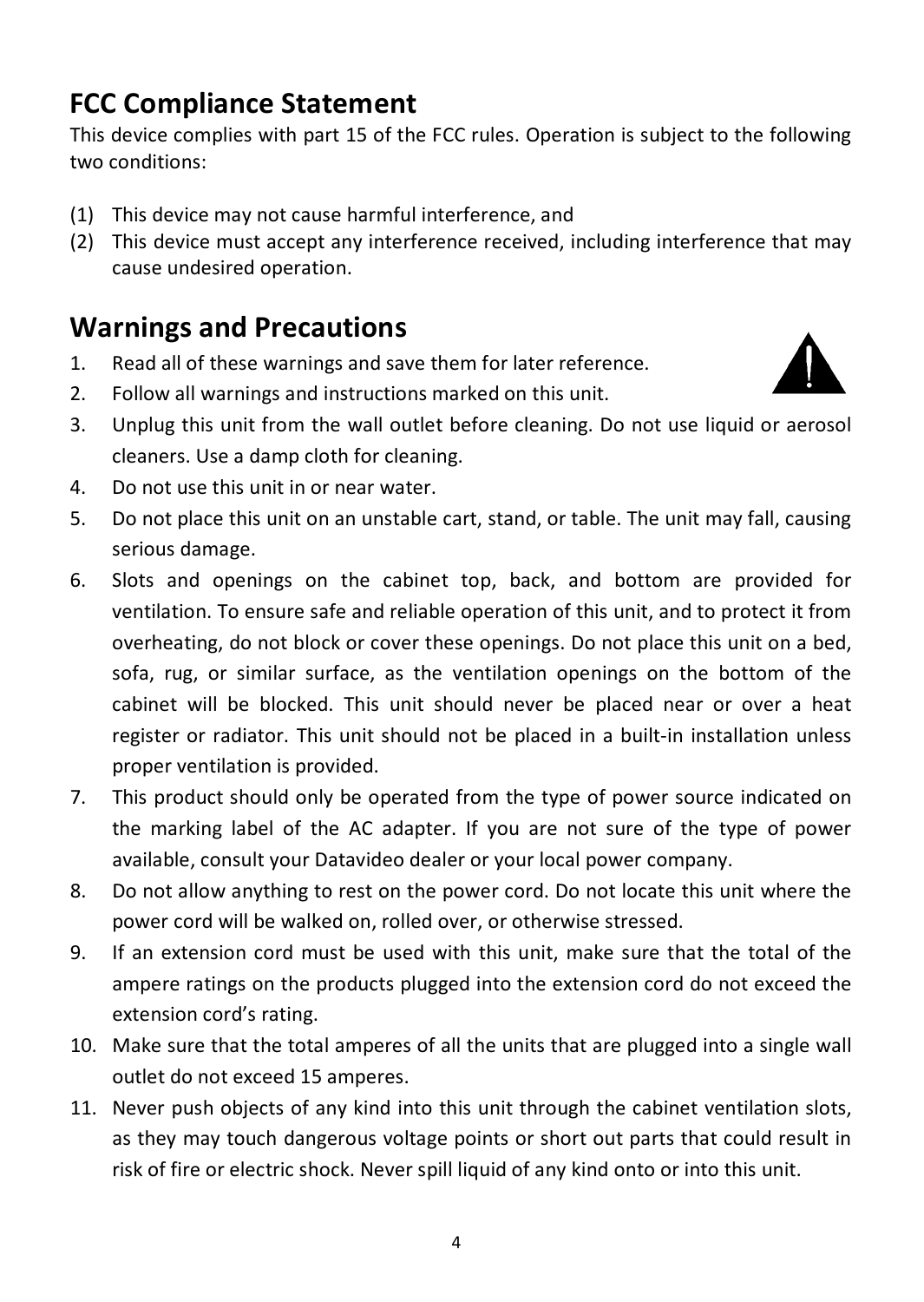- 12. Except as specifically explained elsewhere in this manual, do not attempt to service this product yourself. Opening or removing covers that are marked "Do Not Remove" may expose you to dangerous voltage points or other risks, and will void your warranty. Refer all service issues to qualified service personnel.
- 13. Unplug this product from the wall outlet and refer to qualified service personnel under the following conditions:
	- a. When the power cord is damaged or frayed;
	- b. When liquid has spilled into the unit:
	- c. When the product has been exposed to rain or water;
	- d. When the product does not operate normally under normal operating conditions. Adjust only those controls that are covered by the operating instructions in this manual; improper adjustment of other controls may result in damage to the unit and may often require extensive work by a qualified technician to restore the unit to normal operation;
	- e. When the product has been dropped or the cabinet has been damaged;
	- f. When the product exhibits a distinct change in performance, indicating a need for service.

#### <span id="page-4-1"></span><span id="page-4-0"></span>**Warranty Standard Warranty**

- Datavideo equipment are guaranteed against any manufacturing defects for one year from the date of purchase.
- The original purchase invoice or other documentary evidence should be supplied at the time of any request for repair under warranty.
- The product warranty period beings on the purchase date. If the purchase date is unknown, the product warranty period begins on the thirtieth day after shipment from a Datavideo office.
- Damage caused by accident, misuse, unauthorized repairs, sand, grit or water is not covered under warranty.
- Viruses and malware infections on the computer systems are not covered under warranty.
- Any errors that are caused by unauthorized third-party software installations, which are not required by our computer systems, are not covered under warranty.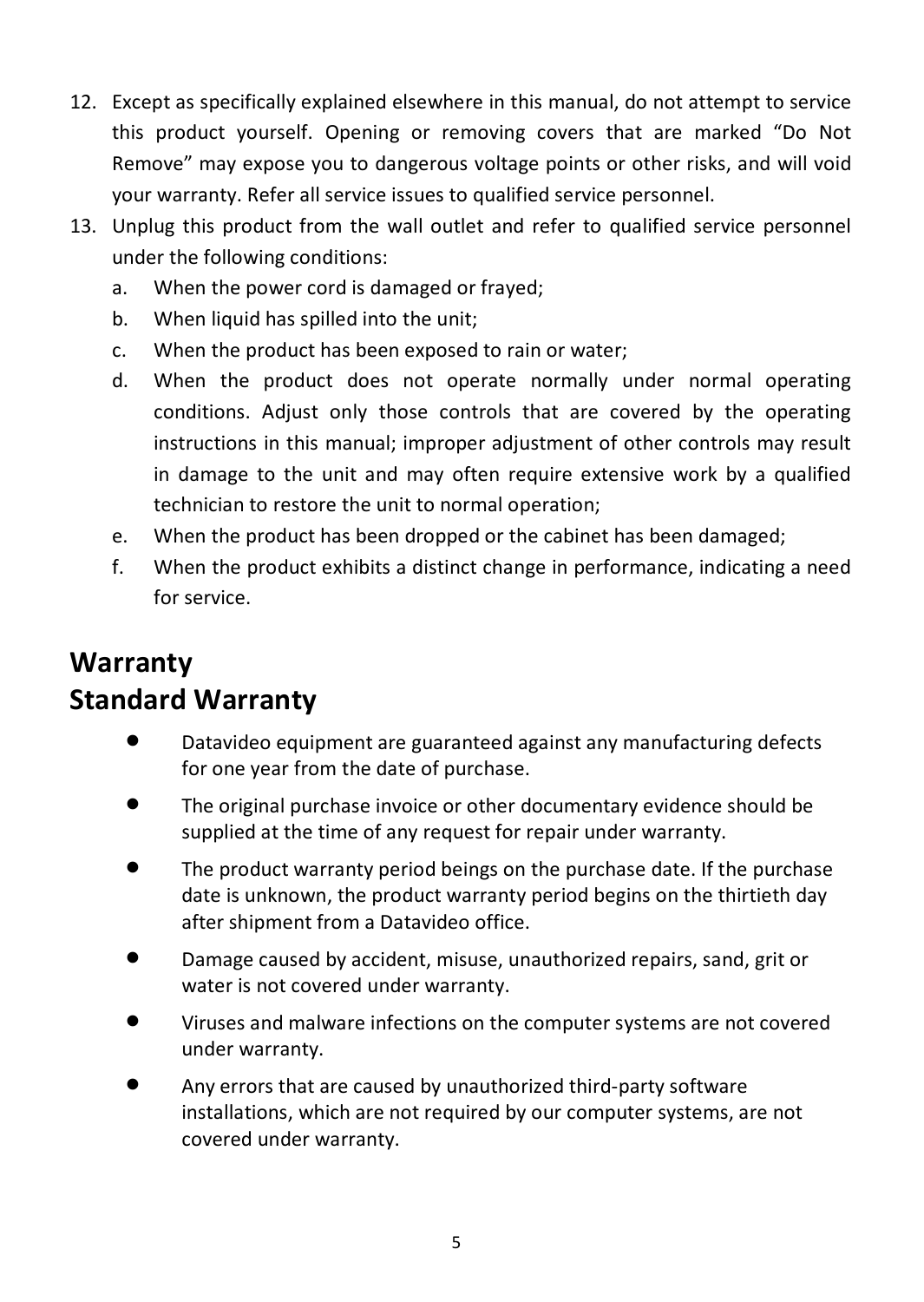- All mail or transportation costs including insurance are at the expense of the owner.
- All other claims of any nature are not covered.
- Cables and batteries are not covered under warranty.
- Warranty only valid in the country or region of purchase.
- Your statutory rights are not affected.

#### <span id="page-5-0"></span>**Three Year Warranty**

- All Datavideo products purchased after July 1st, 2017 are qualified for a free two years extension to the standard warranty, providing the product is registered with Datavideo within 30 days of purchase.
- Certain parts with limited lifetime expectancy such as LCD panels, DVD drives, Hard Drive, Solid State Drive, SD Card, USB Thumb Drive, Lighting, Camera module, PCIe Card are covered for 1 year.
- The three-year warranty must be registered on Datavideo's official website or with your local Datavideo office or one of its authorized distributors within 30 days of purchase.

## <span id="page-5-1"></span>**Disposal**



#### **For EU Customers only - WEEE Marking**

This symbol on the product or on its packaging indicates that this product must not be disposed of with your other household waste. Instead, it is your responsibility to dispose of your waste equipment by handing it over to a designated collection point for the recycling of waste electrical and electronic equipment. The separate collection and recycling of your waste equipment at the time of disposal will help to conserve natural resources and

ensure that it is recycled in a manner that protects human health and the environment. For more information about where you can drop off your waste equipment for recycling, please contact your local city office, your household waste disposal service or the shop where you purchased the product.



*CE Marking* is the symbol as shown on the left of this page. The letters "**CE**" are the abbreviation of French phrase "Conformité Européene" which literally means "European Conformity". The term initially used was "EC Mark" and it was officially replaced by "CE Marking" in the Directive 93/68/EEC in 1993. "CE Marking" is now used in all EU official documents.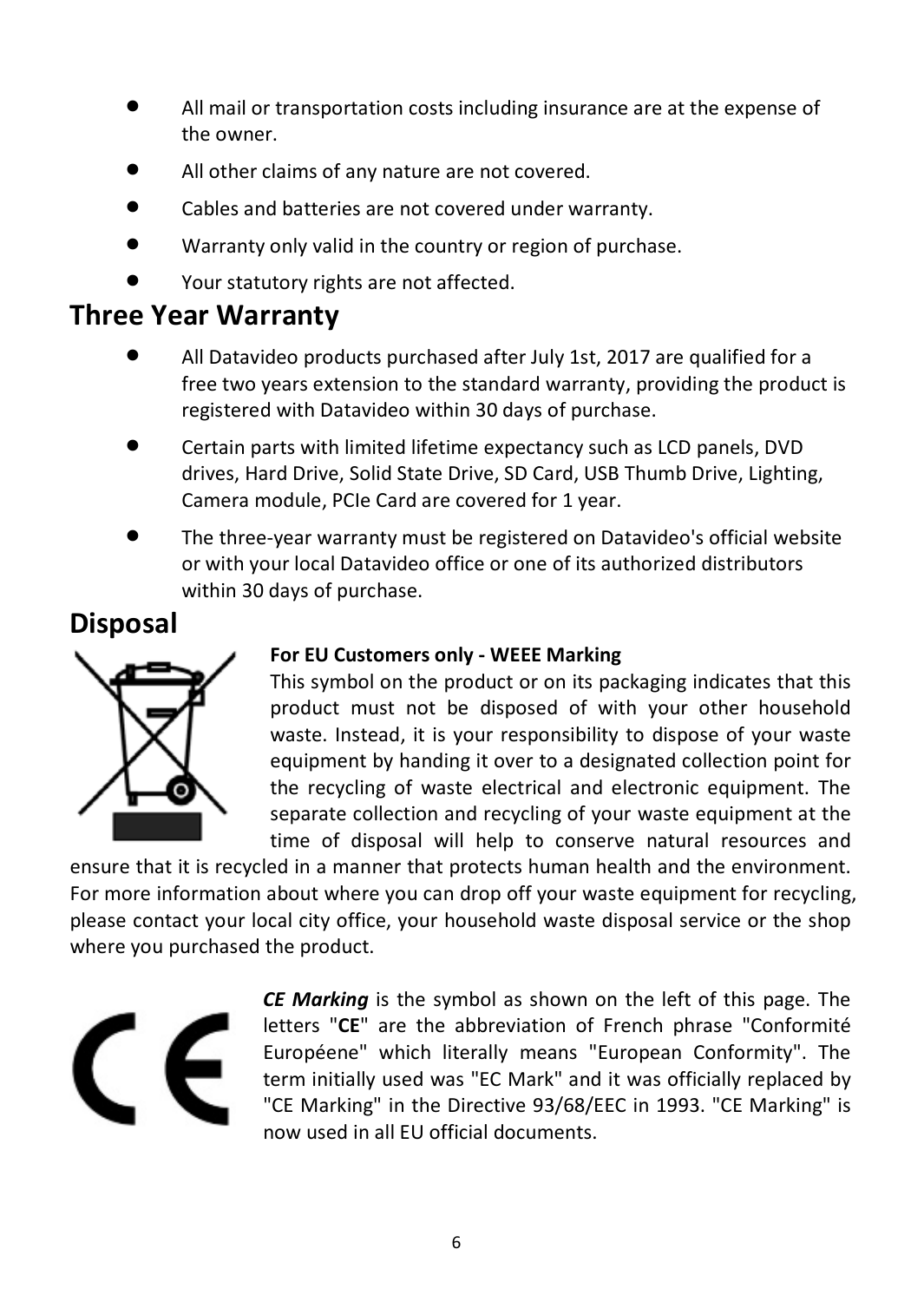#### <span id="page-6-0"></span>**1. Introduction**

The DAC-50S converts the digital HD/SD-SDI video input to one of the following analog output combinations:

- one component (YUV) output + one composite (CV) output;
- one S-Video (Y/C) output + two composite (CV) outputs,

with both of which paired with two analog audio outputs (R and L). The outputs can be easily connected to analog video monitor or deck devices such as BataCAM and VHS. The DAC-50S is also able to scale down the signal to connect analog output ports to SD analog equipment.

The DAC-50S provides an SDI Loop-thru output, which makes it suitable for more different applications. It further outputs one pair of analog audio channels selected from 16 de-embedded SDI audio channels (Selection is determined by DIP switch settings).

The DAC-50S is housed in a rugged aluminum frame, making it durable enough to endure even in the roughest conditions. It is also suitable for 2U rack mount kit of RMK-2 on standard rack, and fits the battery holder of MB-4.

## <span id="page-6-1"></span>**Features**

- Converts 3G/HD/SD-SDI input to analog video and 2 unbalanced analog audio channels.
- Two available output combinations:
	- one analog component (YUV) output + one composite (CV) output
	- one analog S-Video (Y/C) output + two composite (CV) outputs
- Supports NTSC / PAL output.
- Define de-embedded audio channels sent to analog audio outputs via a DIP switch.
- Solid aluminum housing that fits the 2U rack mount kit of RMK-2 and battery holder of MB-4.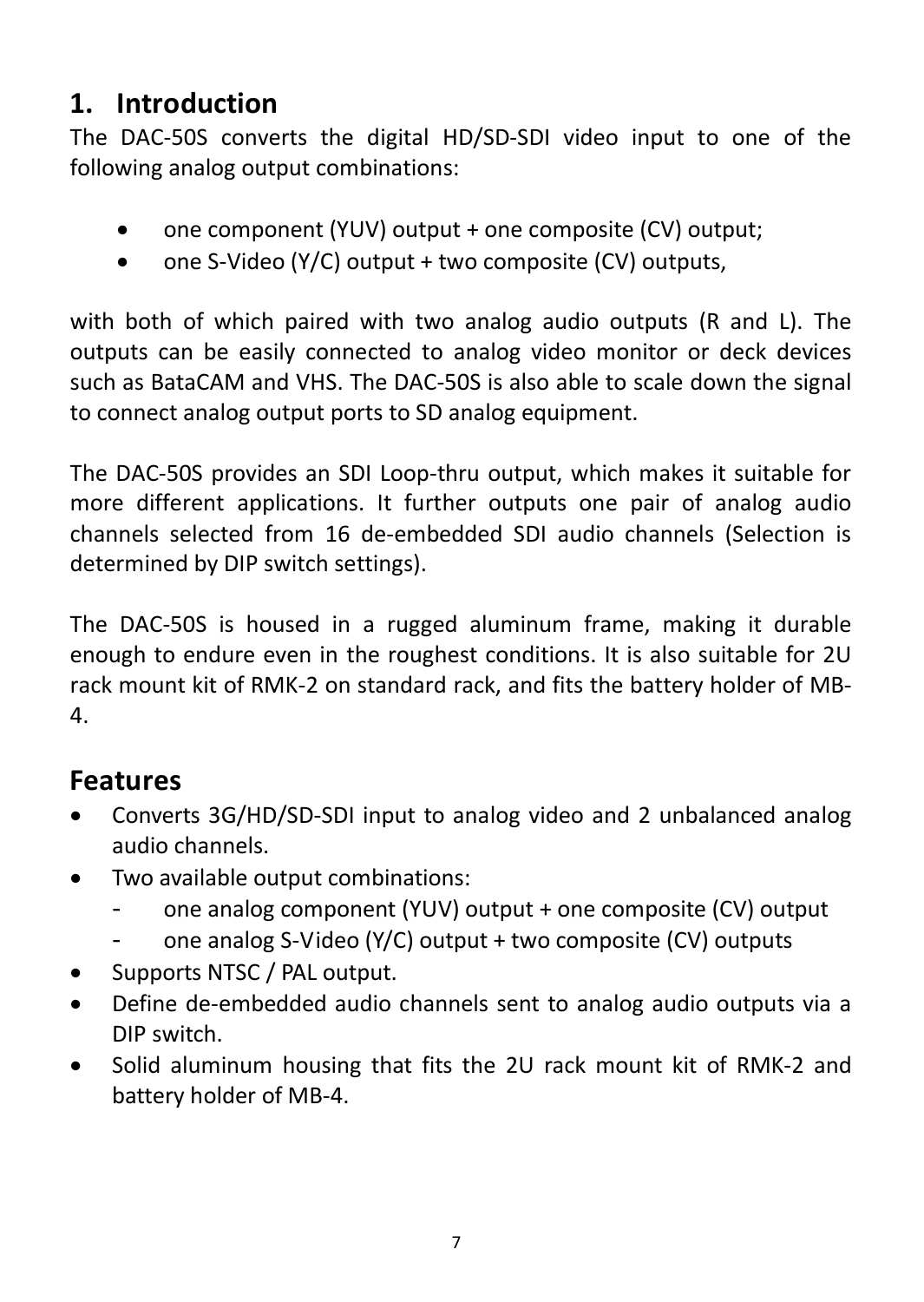## <span id="page-7-1"></span><span id="page-7-0"></span>**2. Connections & Controls Rear Panel**



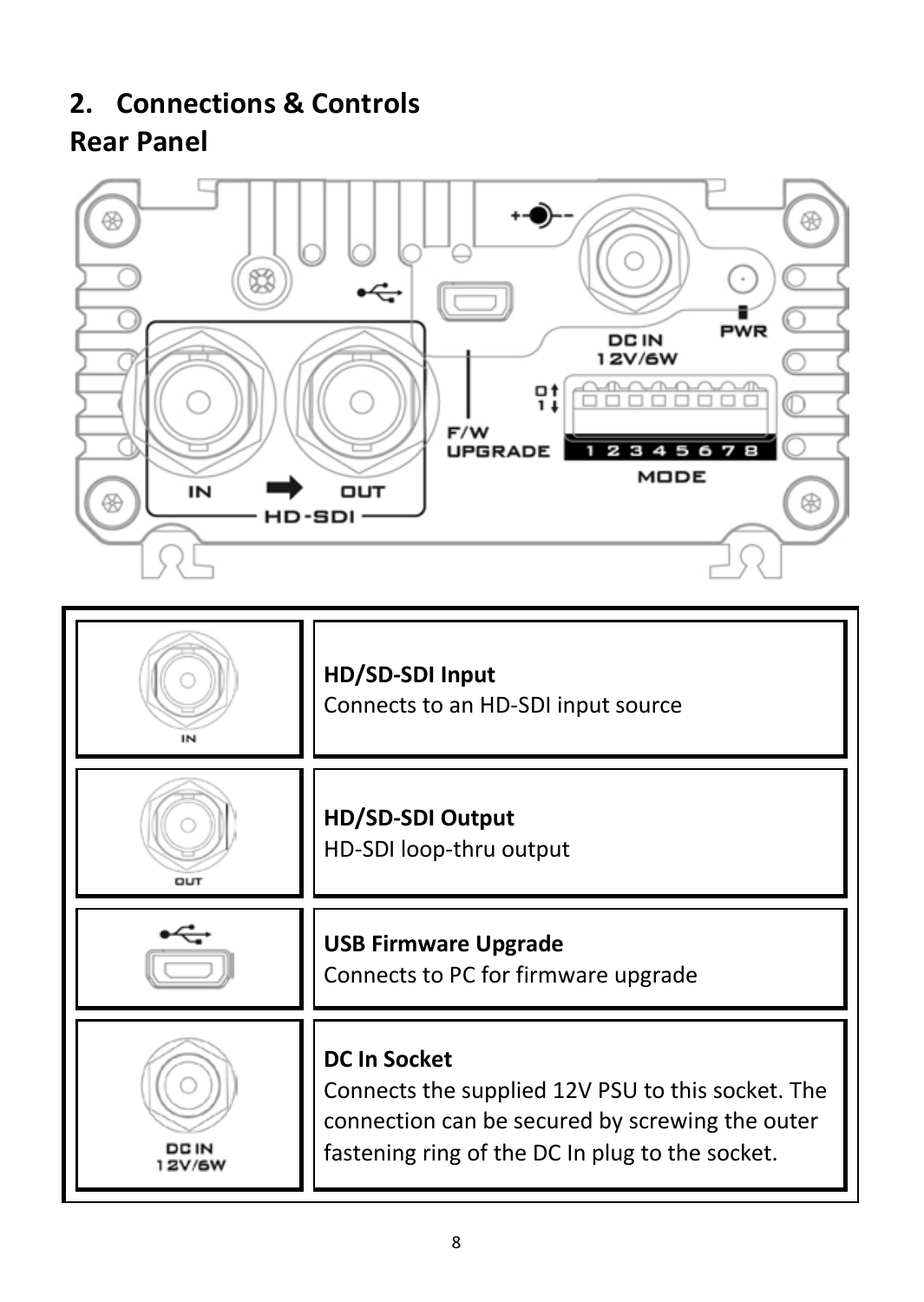

**DIP Switch**

System I/O settings

|                | <b>DIP Switch Setting</b> |              |  |                 |                 |                 |                     |
|----------------|---------------------------|--------------|--|-----------------|-----------------|-----------------|---------------------|
|                | O                         |              |  | <b>DIP</b>      | <b>DIP</b>      | <b>DIP</b>      | <b>SDI Audio</b>    |
|                |                           |              |  | SW <sub>1</sub> | SW <sub>2</sub> | SW <sub>3</sub> | De-Embed            |
| $\mathbf{1}$   | SDI Audio De-Embed        |              |  | $\Omega$        | $\Omega$        | $\Omega$        | <b>CH1&amp;CH2</b>  |
| $\overline{2}$ |                           |              |  | $\Omega$        | $\Omega$        | 1               | <b>CH3&amp;CH4</b>  |
| 3              |                           |              |  | $\Omega$        | 1               | $\Omega$        | <b>CH5&amp;CH6</b>  |
| 4              | 7.5 IRE                   | 0 IRE        |  | $\Omega$        | 1               | 1               | CH7&CH8             |
| 5              | 16:9                      | 4:3          |  | $\mathbf{1}$    | $\Omega$        | $\Omega$        | <b>CH9&amp;CH10</b> |
| 6              | YUV+CV OUT                | Y/C+2xCV OUT |  | $\mathbf{1}$    | $\Omega$        | 1               | CH11&CH12           |
| 7              | <b>SMPTE</b>              | EBU          |  | 1               | 1               | $\Omega$        | CH13&CH14           |
| 8              | Normal                    | Firmware     |  | 1               | 1               | 1               | CH15&CH16           |
|                | Operation                 | Upgrade      |  |                 |                 |                 |                     |

**NOTE: Given a 16:9 HD video input, if DIP SW5 is set to 16:9, the image displayed on a 4:3 TV monitor will be anamorphic, i.e. the image will be compressed laterally. However, if DIP SW5 is set to 4:3, the image displayed on a 4:3 TV monitor will become edge-cropped, i.e. the left and right of the image will be partially cut off. The diagram below provides an illustration of the above.** 



**For an SD video input, if the input resolution is 16:9, set DIP SW5 to 16:9; if the input resolution is 4:3, set DIP SW5 to 4:3.**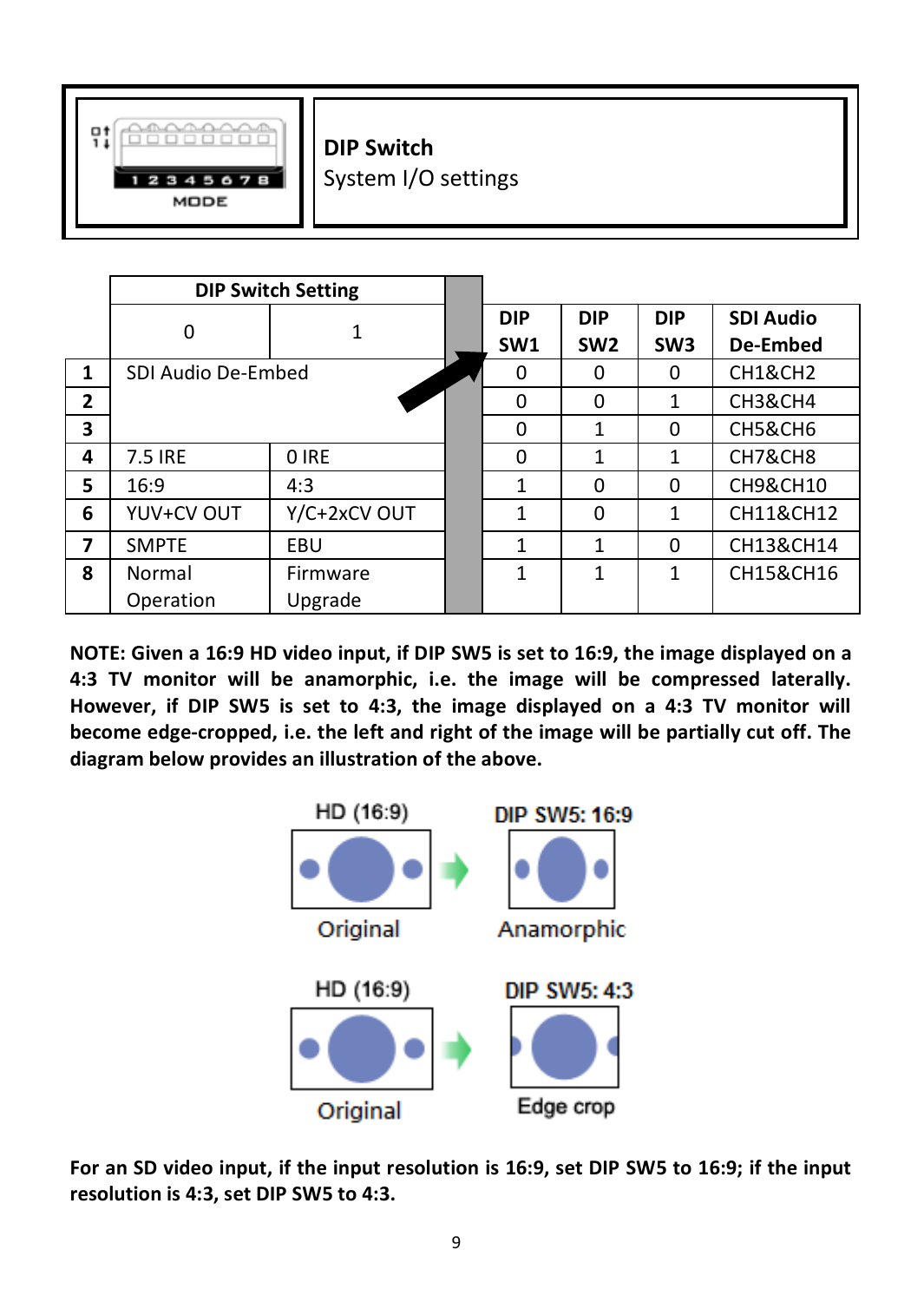## <span id="page-9-0"></span>**Front Panel**



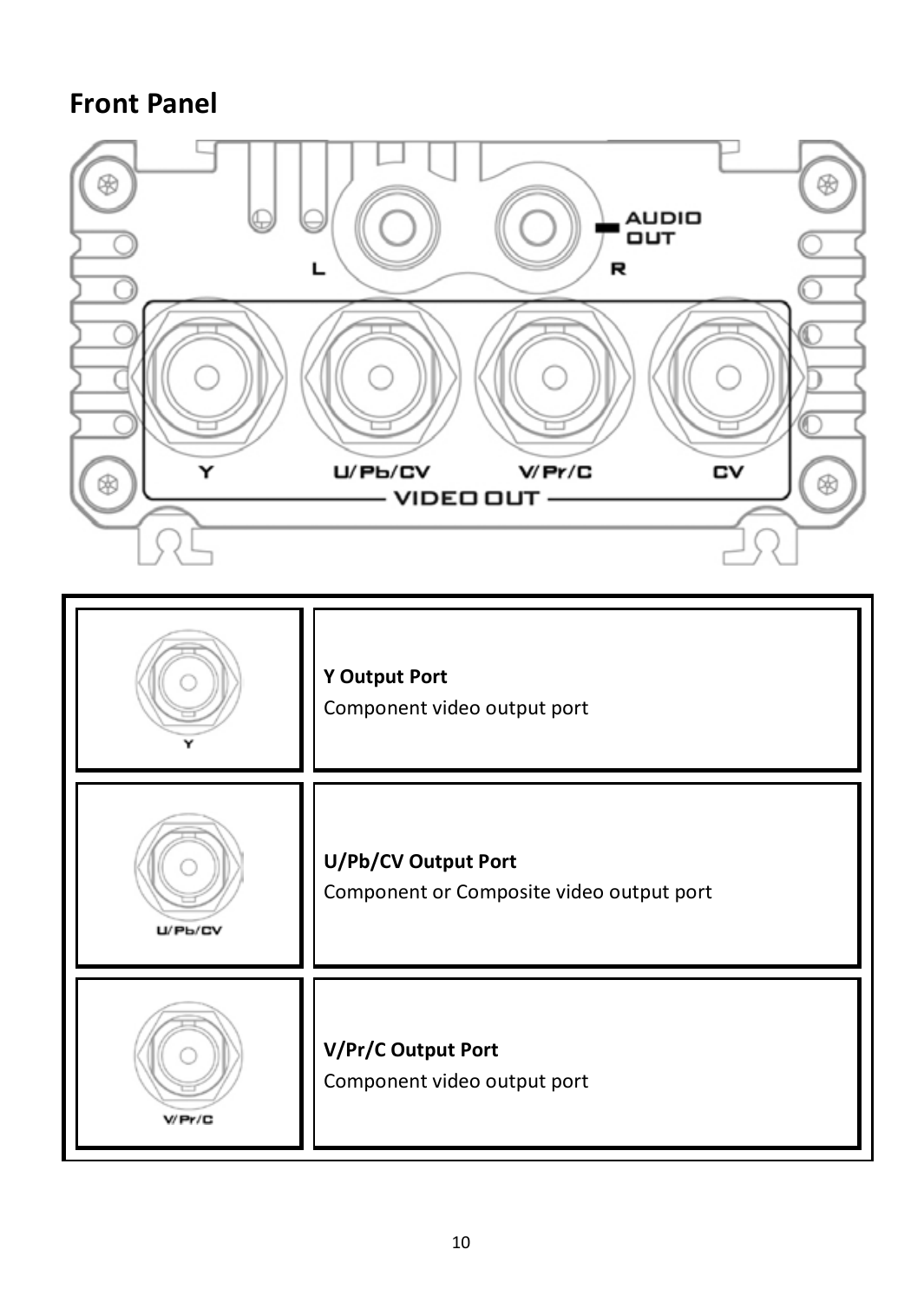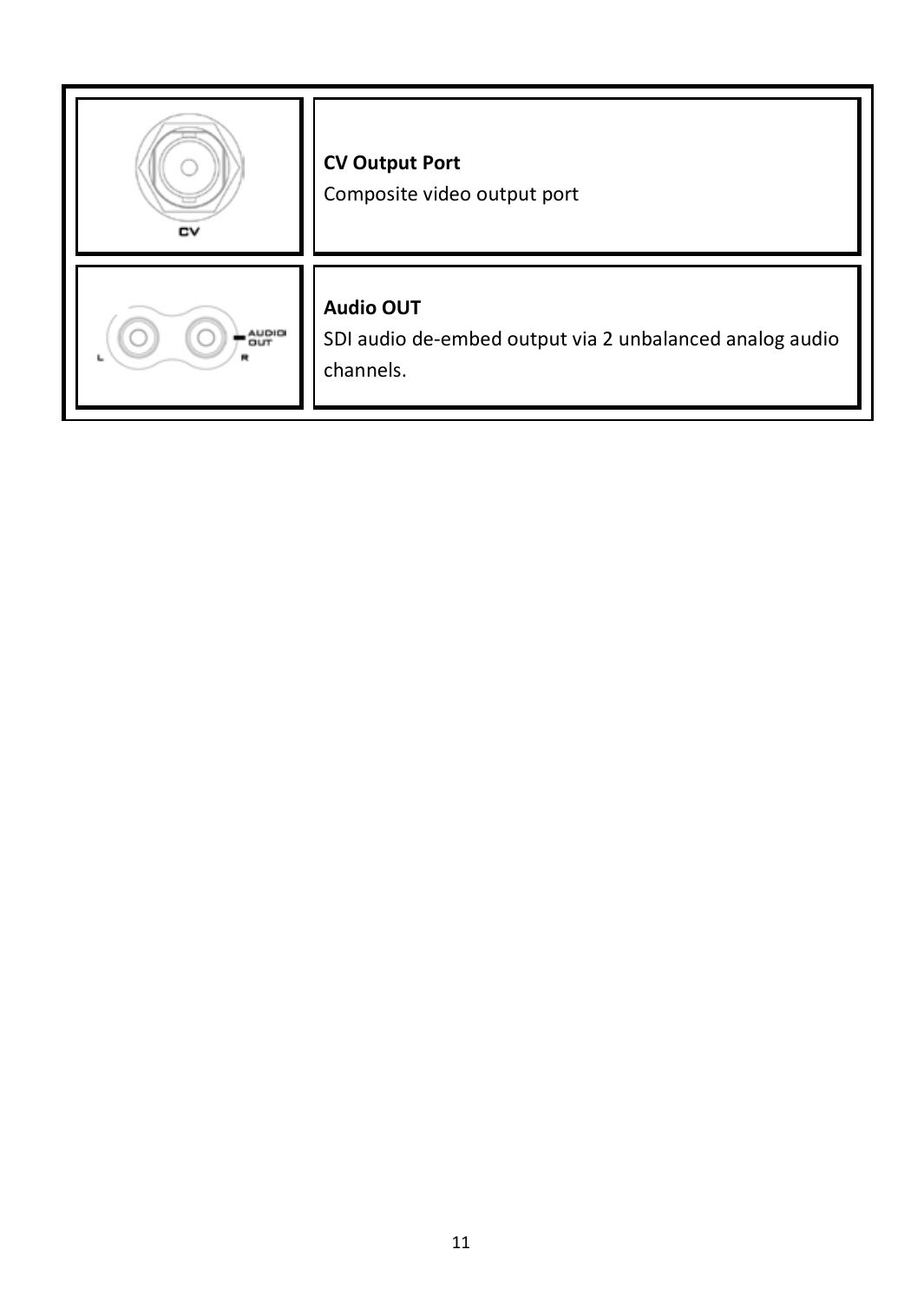#### <span id="page-11-0"></span>**3. Firmware Update**

From time to time, Datavideo may release new firmware to either add new features or to fix reported bugs in the current DAC-50S firmware. Customers can update the firmware themselves if they wish or they can contact their local dealer or reseller for assistance should they prefer this method.

This section describes the firmware update process. Once started, *the update process should not be interrupted in any way* as this could result in a non-responsive unit.

### <span id="page-11-1"></span>**Host Update**

- 1. Set DIP SW8 to ON
- 2. Connect DAC-50S to the PC using a USB cable (DAC-50S is powered by the USB port so external power source is not required)
- 3. A USB device connection prompt window will appear on the PC screen (DAC-50S USB) and click "Open device to view files" to open the device.
- 4. Copy the new firmware file and paste it into the USB device to replace the existing firmware file on the device.

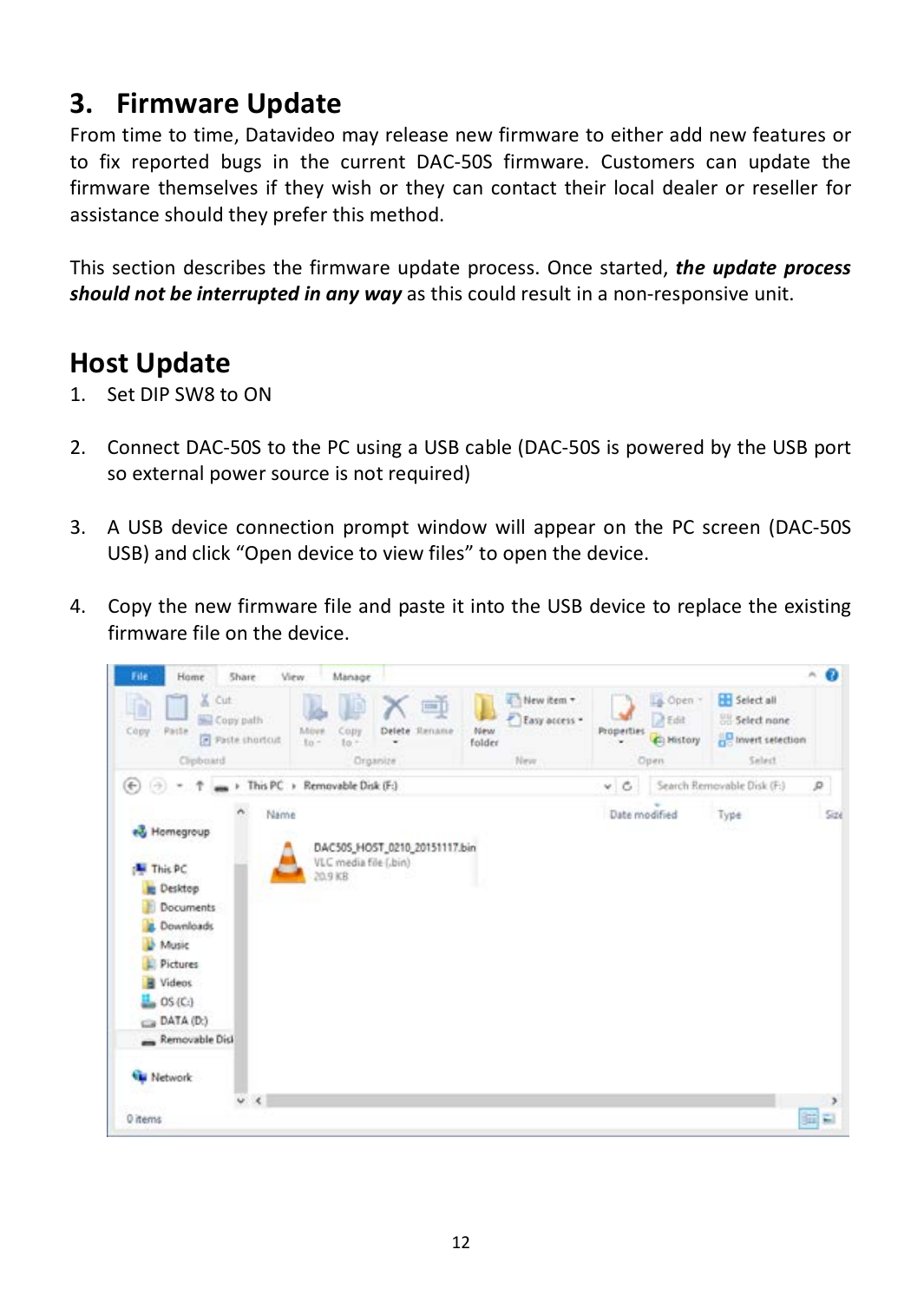5. After the new firmware file has been saved in the device, safely remove the USB device VP733 Datavideo Tech USB Device as shown in the diagram below.

| Safely Remove Hardware                                                                                                                                             |       |  |  |  |  |
|--------------------------------------------------------------------------------------------------------------------------------------------------------------------|-------|--|--|--|--|
| Select the device you want to unplug or eject, and then click Stop. When<br>Windows notifies you that it is safe to do so unplug the device from your<br>computer. |       |  |  |  |  |
| Hardware devices:                                                                                                                                                  |       |  |  |  |  |
| <b>CHO USB Mass Storage Device</b><br>VP-733 Datavideo Tech USB Device                                                                                             |       |  |  |  |  |
| USB Mass Storage Device at Location 0                                                                                                                              |       |  |  |  |  |
| Properties                                                                                                                                                         | Stop  |  |  |  |  |
| Display device components                                                                                                                                          |       |  |  |  |  |
|                                                                                                                                                                    | Close |  |  |  |  |

6. Update is complete after the device is safely removed, unplug the USB cable and set DIP SW8 to OFF.

#### <span id="page-12-0"></span>**FPGA Update**

- 1. Set DIP SW7 / SW8 to ON.
- 2. Connect the power to the device.
- 3. Use the mini-USB cable to connect the device to the computer, which will automatically detect the device.
- 4. Open the device drive.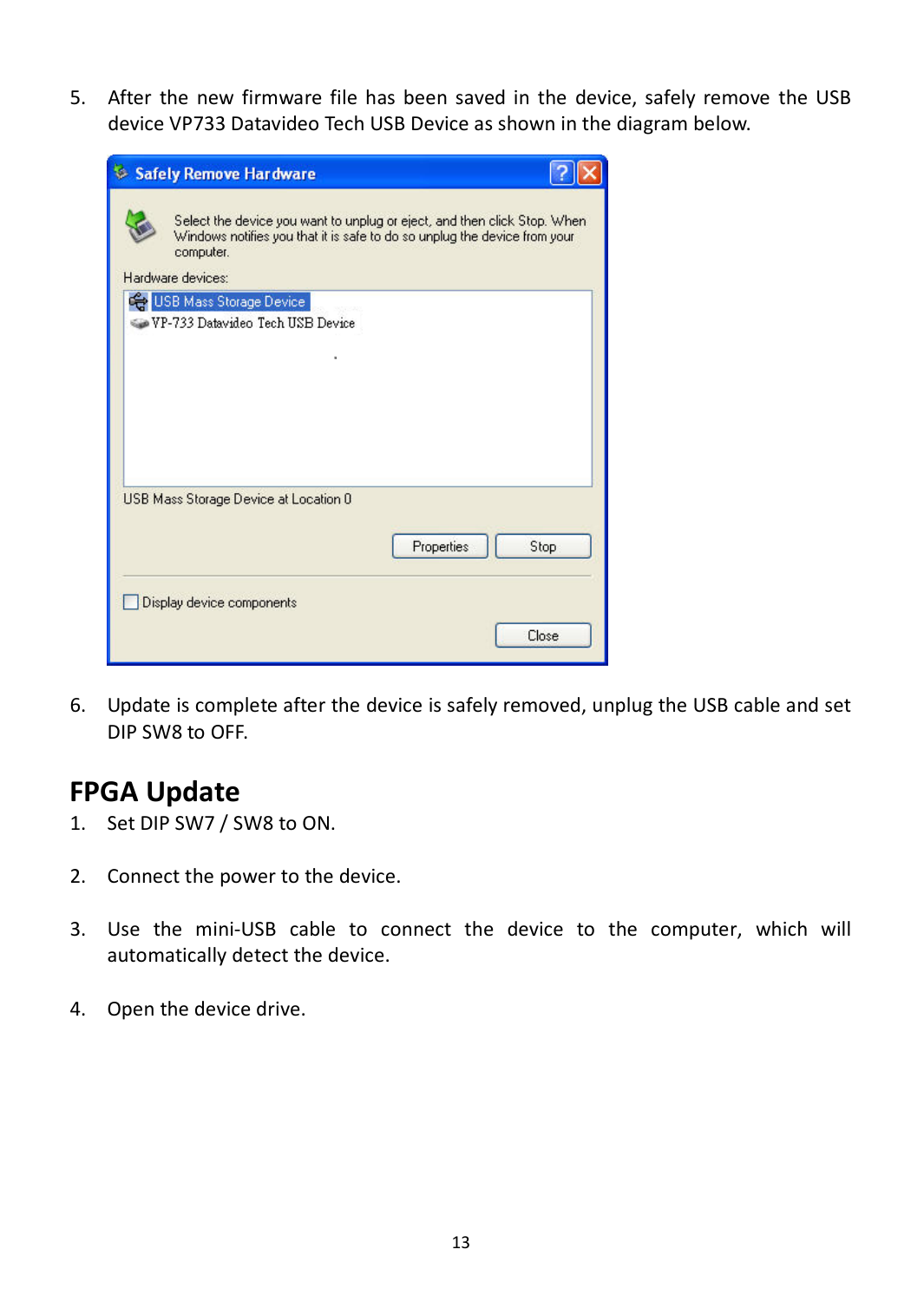| File<br>Home<br>Share                                                                                                                                                                              | View<br>Manage                                                                 |                                                     |                                                                             |                                                                        | $\sim$ 0            |
|----------------------------------------------------------------------------------------------------------------------------------------------------------------------------------------------------|--------------------------------------------------------------------------------|-----------------------------------------------------|-----------------------------------------------------------------------------|------------------------------------------------------------------------|---------------------|
| & Cut<br>u<br>ш<br>Copy path<br>Paste<br>Copy<br>el Paste shortoit<br>Clinboard                                                                                                                    | 画<br>Delete Rename<br>Move<br>Copy<br>to -<br>$16$ $^{\circ}$<br>٠<br>Organize | New item +<br>Easy access .<br>New<br>folder<br>New | La Open -<br>At<br><b>Properties</b><br><sup>C</sup> History<br><b>Open</b> | <b>Hill</b> Select all<br>Select none<br>to Invert selection<br>Select |                     |
| $\circledast$<br>$(\varphi)$<br>÷<br>٠                                                                                                                                                             | > This PC > Removable Disk (F:)                                                |                                                     | V C                                                                         | Search Removable Disk (F:)                                             | P                   |
| $\boldsymbol{\kappa}$<br>Name<br>+& Homegroup<br>This PC<br><b>Desktop</b><br>Documents<br>Downloads<br>Music<br>$E$ Pictures<br><b>Wideos</b><br>DATA (D.)<br>Removable Disk<br><b>Eu Network</b> | DAC50S FPGA A6 20151015.bin<br>VLC media file (.bin)<br>2.18 MB                |                                                     | Date modified                                                               | Type                                                                   | Size                |
| V<<br>0 items                                                                                                                                                                                      |                                                                                |                                                     |                                                                             |                                                                        | $\rightarrow$<br>园园 |

- 5. Delete the existing file and copy the latest FPGA firmware file into the device.
- 6. The firmware update will now start, which takes approximately 2 minutes.
- 7. After the firmware file is successfully copied into the device, safely remove the USB device.
- 8. Set DIP SW7 / SW8 to OFF to complete the update.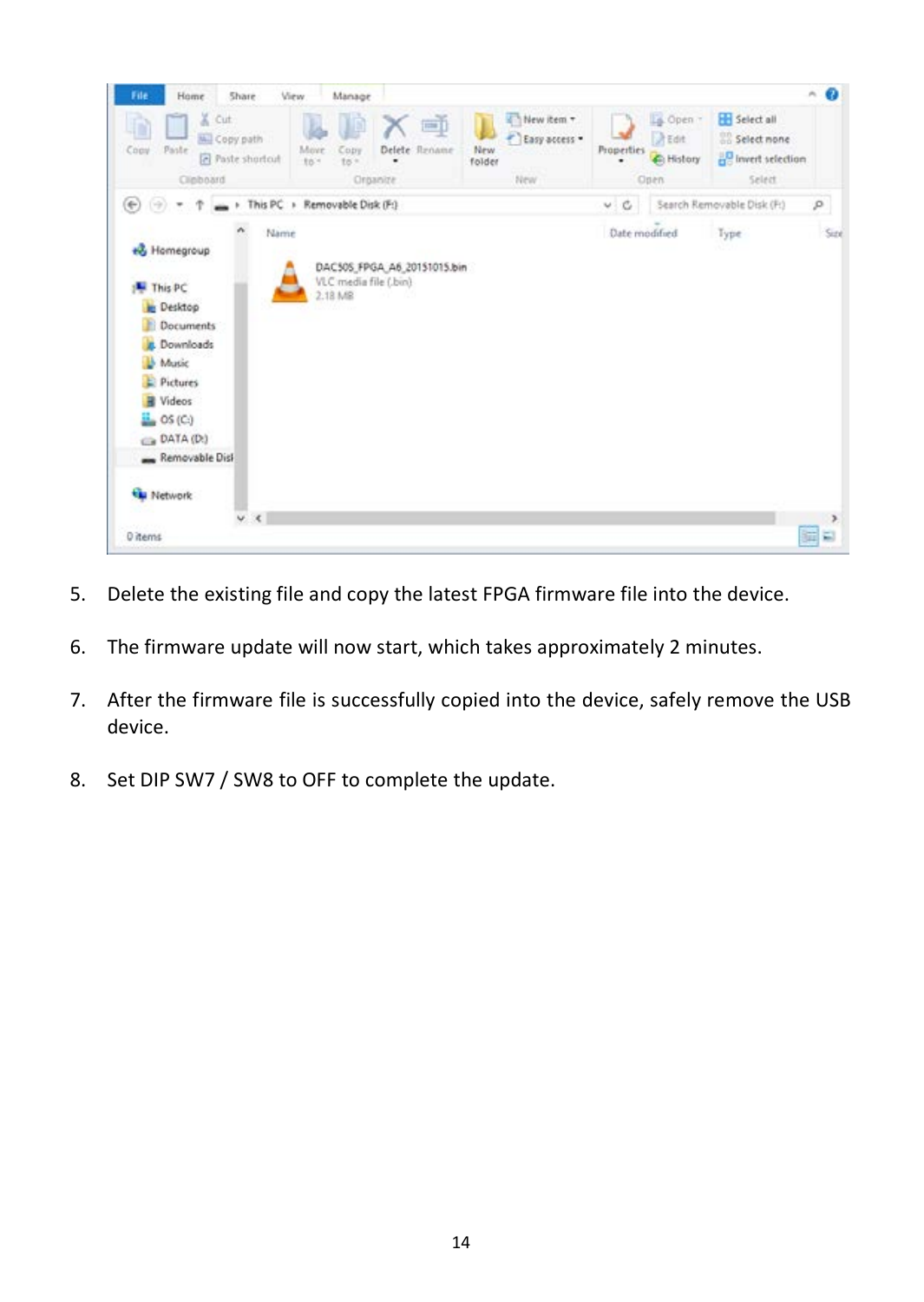## <span id="page-14-0"></span>**4. Frequently-Asked Questions**

This section describes problems that you may encounter while using DAC-50S. If you have questions, please refer to related sections and follow all the suggested solutions. If problem still exists, please contact your distributor or the service center.

| No. | <b>Problems</b>                                                                                          | <b>Solutions</b>                                                                               |
|-----|----------------------------------------------------------------------------------------------------------|------------------------------------------------------------------------------------------------|
| 1.  | Severe color bar noise is seen on<br>the DAC-50S output terminal if<br>the SDI-IN source is a 100% color | DAC-50S does not support 100% color<br>bar and downgrading it to 75% will<br>solve this issue. |
|     | bar.                                                                                                     |                                                                                                |

## <span id="page-14-1"></span>**5. Dimensions**







**All measurements in millimeters (mm)**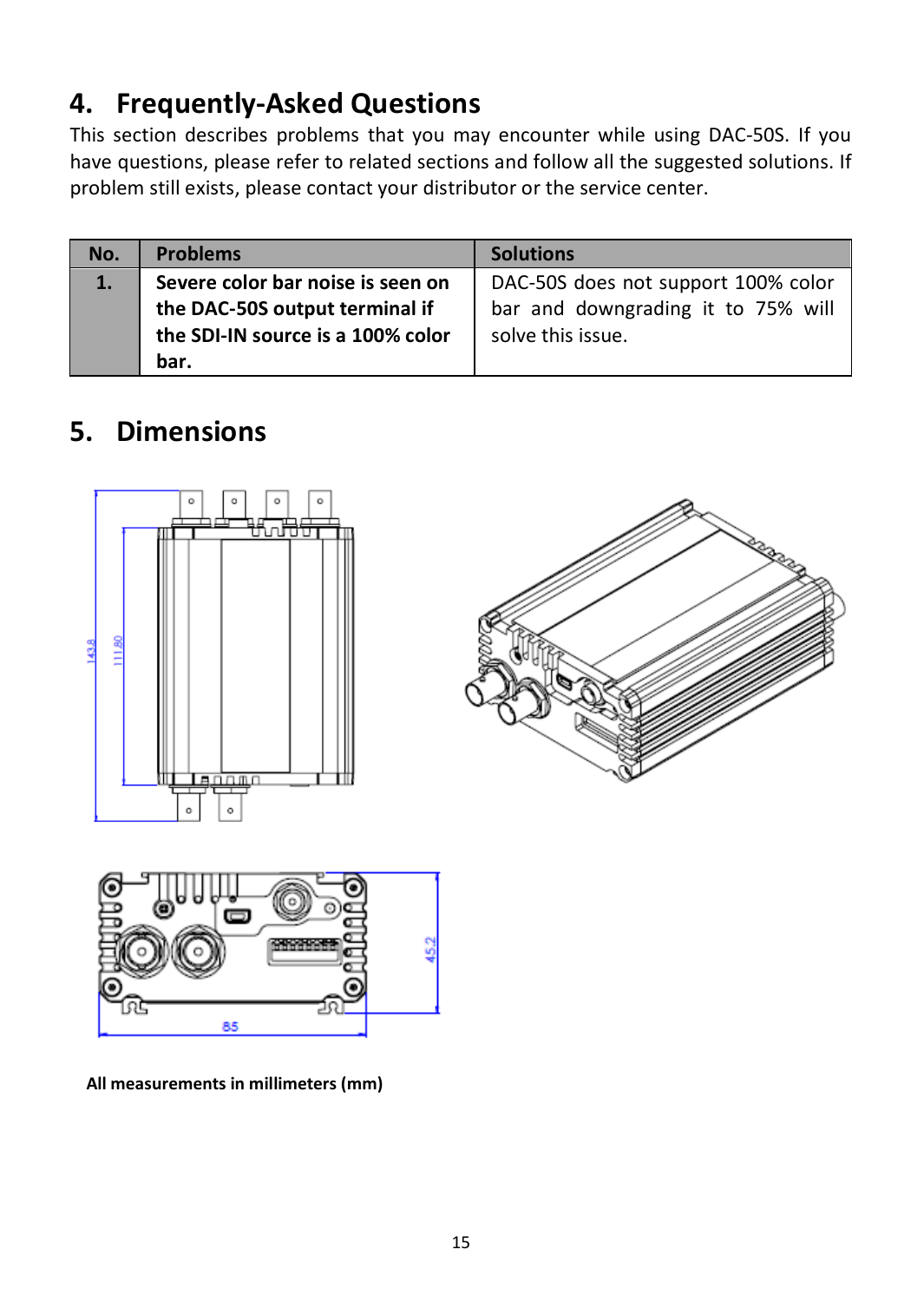## <span id="page-15-0"></span>**6. Specifications**

| Input Interface         | HD/SD-SDI x 1 (BNC)                                                                                                                                                                                                                                                  |  |  |  |
|-------------------------|----------------------------------------------------------------------------------------------------------------------------------------------------------------------------------------------------------------------------------------------------------------------|--|--|--|
| <b>Output Interface</b> | Component YPbPr x 3 (BNC)<br>Composite x 2 (one is the same connector as U/Pb) (BNC)<br>S-Video Y/C x 2 (the same connector as Y and V/Pr) (BNC)<br>Audio L/R x 2 (RCA)<br>HD-SDI loop-through x 1 (BNC)                                                             |  |  |  |
| <b>Input Format</b>     | 1080p 50/59.94 Hz<br>1080i 50/59.94 Hz<br>720p 50/59.94 Hz<br>NTSC 525/29.97, PAL 625/25                                                                                                                                                                             |  |  |  |
| <b>Output Format</b>    | 625/25 PAL, 525/29.97 NTSC                                                                                                                                                                                                                                           |  |  |  |
| <b>F/W Upgrade</b>      | mini USB x 1                                                                                                                                                                                                                                                         |  |  |  |
| <b>DIP Switches</b>     | 8-PIN DIP Switch<br>1: SDI audio de-embed<br>2: SDI audio de-embed<br>3: SDI audio de-embed<br>4: IRE (7.5 IRE & 0 IRE)<br>5: Aspect Ratio (16:9 & 4:3)<br>6: Video Output (YUV + CV OUT or Y/C + TWO CV OUT)<br>7. Audio Level (SMPTE & EBU)<br>8. Firmware Upgrade |  |  |  |
| Power                   | DC 12V / 0.5A (6W)                                                                                                                                                                                                                                                   |  |  |  |
| <b>Dimensions</b>       | 143.8 x 85 x 45.2 mm                                                                                                                                                                                                                                                 |  |  |  |
| Weight                  | 461.3 g                                                                                                                                                                                                                                                              |  |  |  |